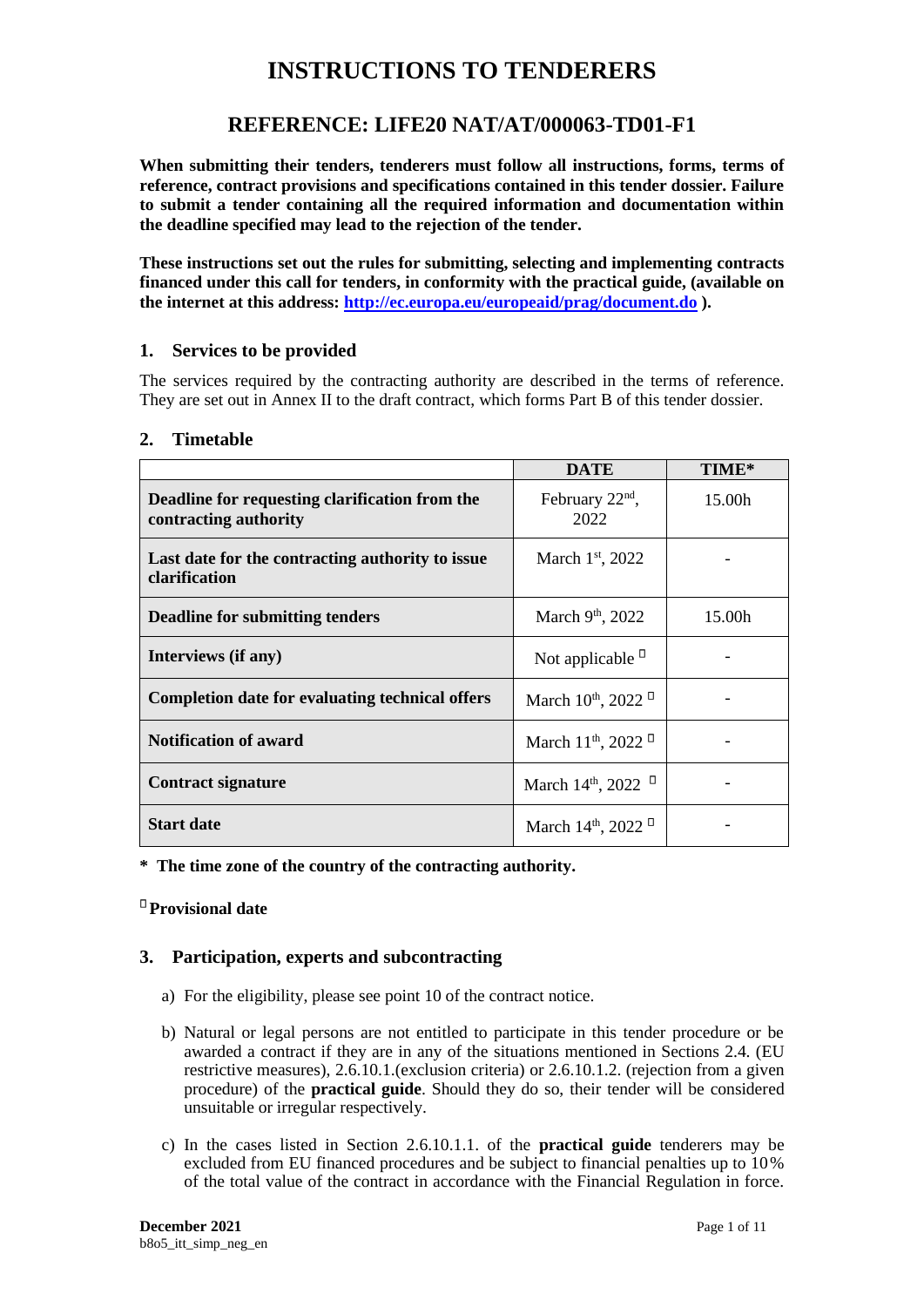This information may be published on the Commission website in accordance with the Financial Regulation in force.

- d) The contract between the tenderer/contractor and its experts, or the third party making available the experts, shall contain a provision that experts are subject to the approval of the partner country. It is furthermore recommended that this contract contain a dispute resolution clause.
- e) Subcontracting is allowed but the contractor will remain fully liable towards the contracting authority for performance of the contract as a whole. The tenderer and, where applicable, entities on whose capacities it relies with regard to criteria relating to the economic and financial capacity shall be jointly liable for the performance of the contract. If the tenderer intends to subcontract one or more parts of the contracted services, this must be clearly stated in the organisation and methodology and in the tender submission form.
- f) All subcontractors and capacity providing entities must be eligible for the contract. If the identity of the intended subcontractor is already known at the time of submitting the tender, the tenderer must furnish a statement guaranteeing the eligibility of the subcontractor. If any subcontractor/capacity-providing entity identified in this way does not meet the eligibility criteria, the tender shall be rejected. If the identity of the subcontractor is not known at the time of submitting the tender, any subcontract must be awarded according to Article 4 of the general conditions of the contract.
- g) Subcontractors and capacity providing entities cannot be in any of the exclusion situations listed in Section 2.6.10.1 of the practical guide.
- h) For the avoidance of doubt, where the experts are not directly employed or contracted by the tenderer/contractor but through a third party, the latter is a sub-contractor.

Experts made available by any third party (sub-contractors) are considered for all purposes related to the present contract to be the personnel of the contractor.

#### **4. Content of tenders**

Offers, all correspondence and documents related to the tender exchanged by the tenderer and the contracting authority must be written in English.

Supporting documents and printed literature furnished by the tenderer may be in another language, provided they are accompanied by a translation into the language of the procedure. For the purposes of interpreting the tender, the language of the procedure has precedence.

The tender must include a technical offer and a financial offer, which must be submitted in separate envelopes (see clause [8\)](#page-5-0). Each technical offer and financial offer must contain one original, clearly marked **"Original"**, and 2 copies, each marked **"Copy"**.

**The electronic version of the technical offer must be included with the printed version in the separate envelope in which the technical offer is submitted. The electronic version of the financial offer must be included with the printed version in the separate envelope in which the financial offer is submitted. If there are any discrepancies between the electronic version and the original, printed version, the latter has precedence.**

Failure to fulfil the requirements in clauses 4.1, 4.2 and [8](#page-5-0) will constitute an irregularity and may result in rejection of the tender.

#### **4.1. Technical offer**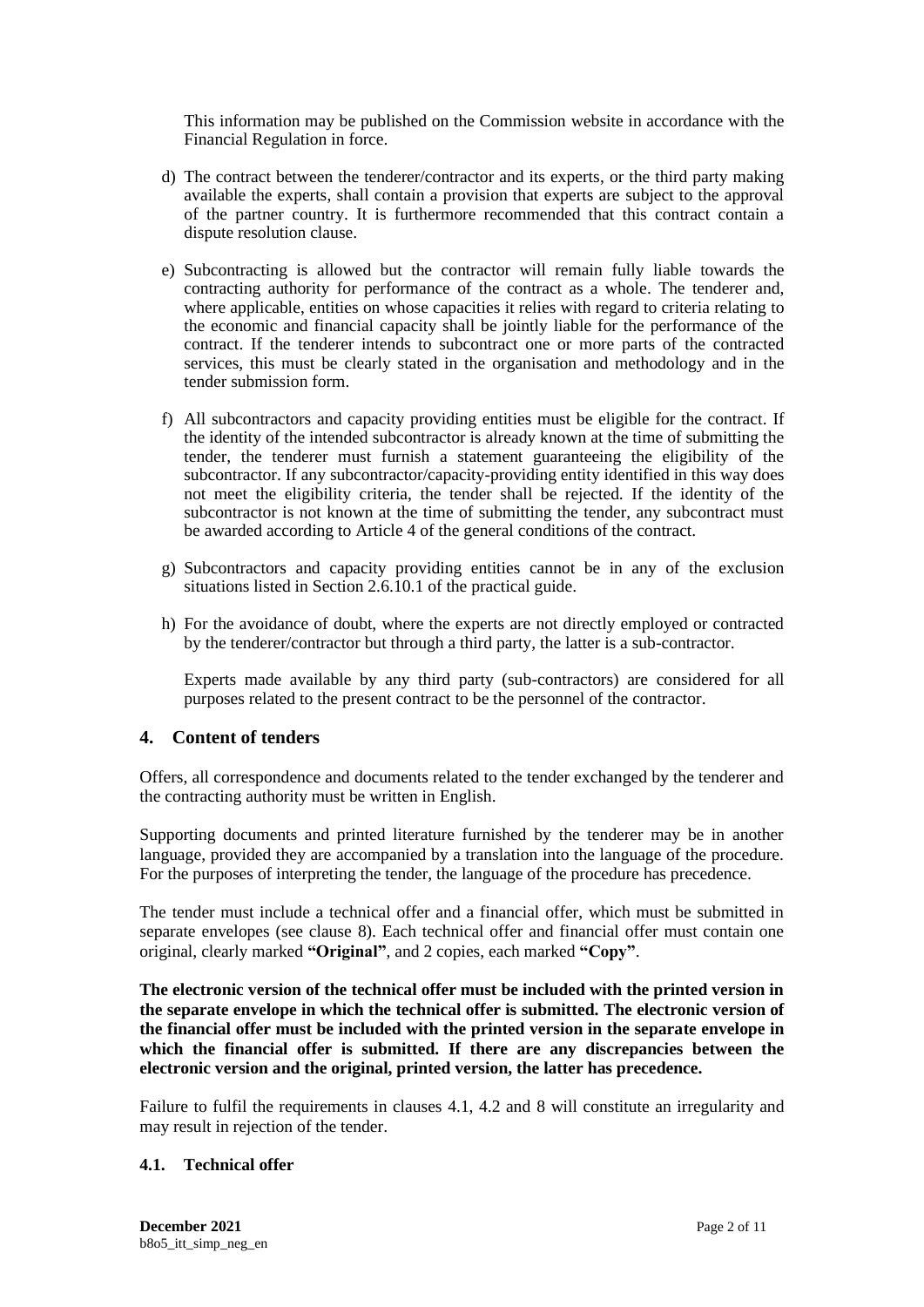The technical offer must include the following documents:

- (1) **Tender submission form** (see Part D of this tender dossier) including:
	- a) **Signed statements of exclusivity and availability** (using the template included with the tender submission form), one for each key expert, the purpose of which are as follows:
		- ❑ The key experts proposed in this tender must not be part of any other tender submitted for this tender procedure. They must therefore commit themselves exclusively to the tenderer.
		- ❑ Each key expert must also undertake to be available, able and willing to work for the whole period scheduled for his/her input to implement the tasks set out in the terms of reference and/or in the organisation and methodology.

#### **Note that non-key experts must not be asked to sign statements of exclusivity and availability.**

Any expert working on an EU/EDF-financed project, where the input from his/her position to that contract could be required on the same dates as his/her activities under this contract, must not be proposed as a key expert for this contract under any circumstances. Consequently, the dates included by a key expert in his/her statement of exclusivity and availability in your tender must not overlap with dates on which he/she is committed to work as a key expert on any other contract.

The expert may participate in parallel tender procedures but must inform the contracting authority of these in the statement of exclusivity and availability. Furthermore, the expert is expected to notify the tenderer immediately if he/she is successful in another tender procedure and he/she is expected to accept the first engagement offered to him/her chronologically.

If a key expert is proposed as a key expert by more than one tenderer with the agreement of the key expert, the corresponding tenders may be rejected. The same applies if the key expert proposed has been involved in the preparation of the project. The expert concerned will be excluded from this tender procedure and may also be excluded from other EU/EDF-financed contracts.

Having selected a firm partly on the basis of an evaluation of the key experts presented in the tender, the contracting authority expects the contract to be executed by these specific experts. However, after the award letter, the selected tenderer may propose replacements for the key experts under certain conditions (for further information see point 14).

- b) A signed **declaration** using the format attached to the tender submission form together with a signed original "Declaration on honour on exclusion criteria and selection criteria<sup>"1</sup> from each legal entity identified in the tender submission form and from each sub-contractor and/or capacity providing entity, using the format attached to the tender submission form.
- c) A completed **financial identification form** (see Annex VI to the draft contract) to indicate the bank account into which payments should be made if the tender is successful. (If the tenderer has already signed another contract with the European

<sup>&</sup>lt;sup>1</sup> See PRAG 2.6.10.1.3 A)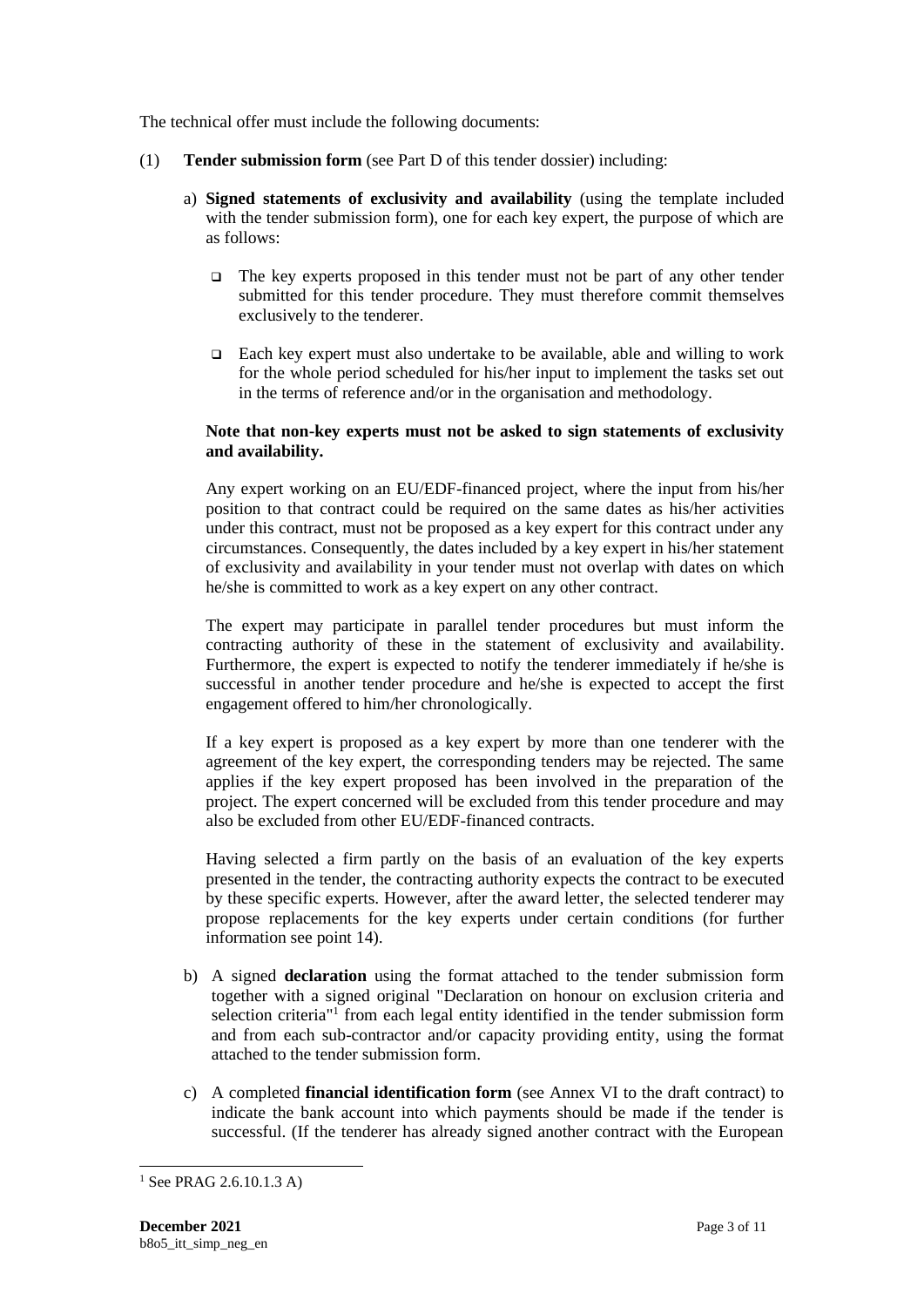Commission, it may provide instead either its financial identification form number or a copy of the financial identification form provided on that occasion, unless it has changed in the meantime).

- d) The **legal entity file** and supporting documents (if the tenderer has already signed another contract with the European Commission, it may provide instead either its legal entity number or a copy of the legal entity file provided on that occasion, unless it has changed its legal status in the meantime).
- e) **Duly authorised signature**: an official document (statutes, power of attorney, notary statement, etc.) proving that the person who signs on behalf of the company/joint venture/consortium is duly authorised to do so.
- (2) **Organisation and methodology** (will become Annex III to the contract), to be drawn up by the tenderer using the format in Annex III to the draft contract.
- (3) **Key experts** (to become Annex IV to the contract). The key experts are those whose involvement is considered to be instrumental to achieve the contract objectives.
- (4) **Annex IV** to the draft contract contains the templates that tenderers must use, including:
	- a) a list of the names of the key experts;
	- **b)** the CVs of each of the key experts. Each CV should be no longer than 6 pages and only one CV must be provided for each position identified in the terms of reference. Only the work experience mentioned in the CV will be considered by the evaluation committee. Note that the CVs of non-key experts must not be submitted.

The qualifications and experience of each key expert must clearly match the profiles indicated in the terms of reference. If an expert does not meet the minimum requirements for each evaluation criterion (i.e. qualification and skills, general professional experience and specific professional experience), he/she must be rejected. In such case the entire tender shall be rejected.

 Previous experience which would have led to breach of contract and termination shall not be used as reference.

- (4) Non key experts may also be instrumental to achieve the contract objectives. However, they are not subject to evaluation by the evaluation committee. Their positions and responsibilities may be defined in Section 6.1.2 of the terms of reference in Annex II to the draft contract.
- (5) Documentary proof or statements required under the law of the country in which the company (or each of the companies for consortia), the sub-contractors and the capacity providing entities are effectively established, to show that they are not in any of the exclusion situations listed in Section 2.6.10.1 of the practical guide. This evidence, documents or statements must be dated, no more than one year before the date of submission of the tender. In addition, a statement must be furnished stating that the situations described in these documents have not changed since then.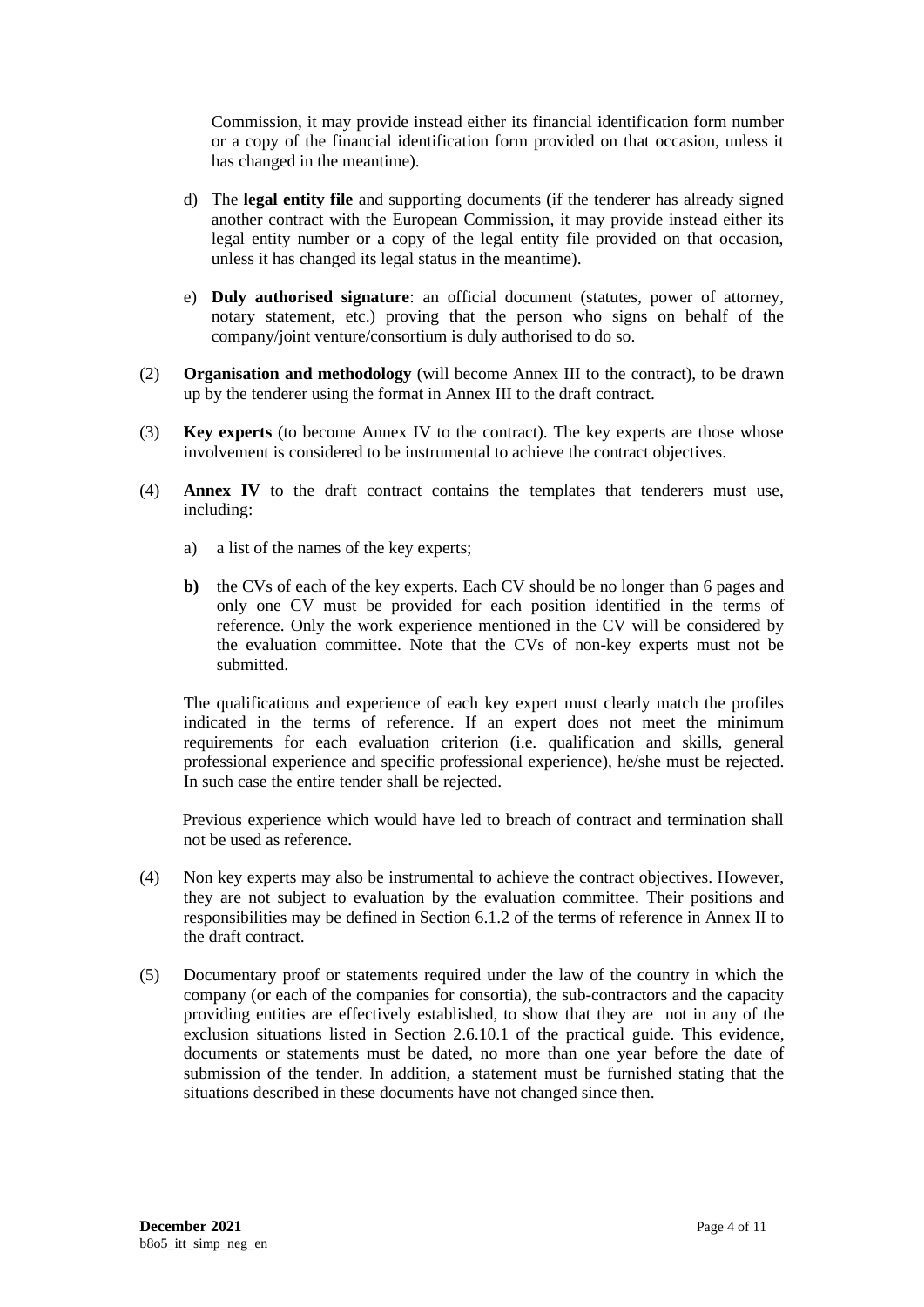If the nature of your entity is such that it cannot fall into the exclusion situations and/or cannot provide the documents indicated above (for instance, national public administrations and international organisations), please provide a declaration explaining this situation.

The contracting authority may waive the obligation of any tenderer to submit the documentary evidence referred to above based on a risk assessment, or if such evidence has already been submitted for the purposes of another procurement procedure, provided that the issue date of the documents does not exceed one year and that they are still valid. In this case, the tenderer must declare on his/her honour that the documentary evidence has already been provided in a previous procurement procedure and confirm that his/her situation has not changed.

(6) No documentary evidence of the selection criteria in point 16 of the contract notice shall be submitted but no pre-financing will be granted.

If the documentary evidence submitted is not written in one of the official languages of the European Union, a translation into the language of the procedure must be attached. Where the documents are in an official language of the European Union other than the one of the procedure, it is however strongly recommended to provide a translation into the language of the procedure, in order to facilitate the evaluation of the documents. Documentary proof or statements may be in original or copy. If copies are submitted, the originals must be available to send to the contracting authority upon request.

Tenderers are reminded that the provision of false information in this tender procedure may lead to the rejection of their tender and to their exclusion from EU-funded procedures and contracts.

## **4.2. Financial offer**

The financial offer must be presented as an amount in  $EUR<sup>2</sup>$  and must be submitted using the template for the global-price version of Annex V to part B of this tender dossier. The electronic version of this document 'B8 — Budget for a global-price contract' can be found on the website

## [http://ec.europa.eu/europeaid/prag/document.do.](http://ec.europa.eu/europeaid/prag/document.do)

The global price may be broken down by outputs if required from the terms of reference.

Tenderers are reminded that the maximum budget available for this contract, as stated in the contract notice, is 30.000,00 EUR or 3.527.547,00 RSD. In case when offers are submitted in national currencies, the exchange rate to be used for checking financial compliance with available budget (during financial evaluation), shall be InforEuro exchange rate for the month when tender is launched. Payments under this contract will be made in the currency of the tender.

The applicable tax and customs arrangements are as follows:

#### Exemption of taxes

The European Commission and the Republic of Serbia have agreed in Financing Agreement to allow full exemption from all duties and taxes, including VAT.

<sup>&</sup>lt;sup>2</sup> The currency of the tender is the currency of the contract and the currency of payment.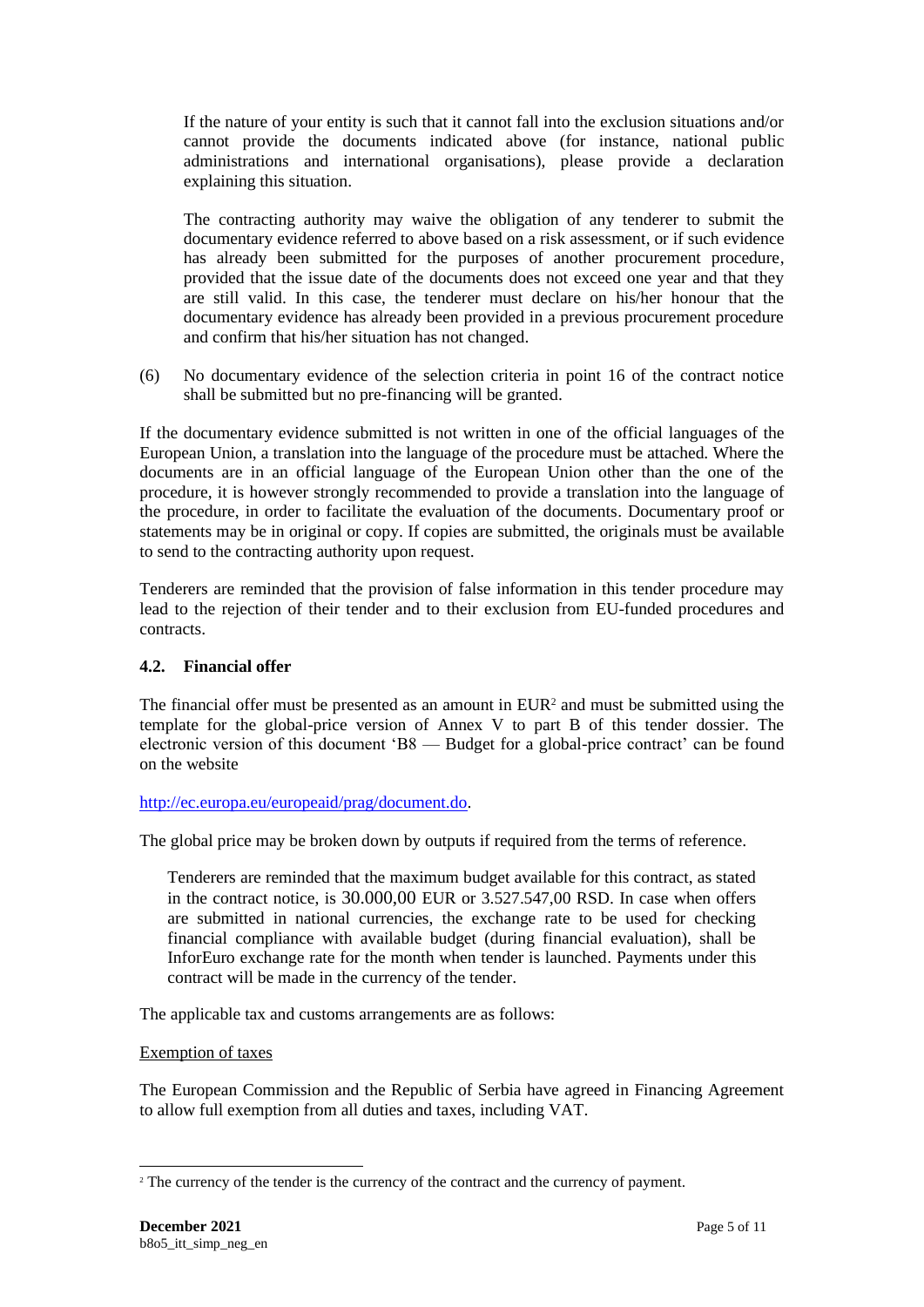## **5. Variant solutions**

Tenderers are not authorised to tender for a variant in addition to this tender.

## **6. Period during which tenders are binding**

Tenderers are bound by their tenders for 90 days after the deadline for submitting tenders or until they have been notified of non-award. In exceptional cases, before the period of validity expires, the contracting authority may ask tenderers to extend the period for a specific number of days, which may not exceed 40.

The selected tenderer must maintain its tender for a further 60 days. A further period of 60 days is added to the validity period irrespective of the date of notification. This period can be further extended when the contracting authority is required to obtain the recommendation of the panel referred to in Section 2.6.10.1.1 of the practical guide, up to the adoption of that recommendation.

## **7. Additional information before the deadline for submitting tenders**

Tenderers may submit questions in writing to the following address up to 15 days before the deadline for submission of tenders, specifying the publication reference and the contract title:

Contact name: Ivana Vasić Address: Public Enterprise "Vojvodinašume" PETROVARADIN, Preradovićeva 2, 21131 Petrovaradin, Republic of Serbia E-mail: vojvodinasume.life.wildislands@gmail.com

The contracting authority has no obligation to provide clarification after this date. Any clarification of the tender dossier will be communicated simultaneously to all tenderers at the latest 8 calendar days before the deadline for submitting tenders.

Any tenderer seeking to arrange individual meetings with the contracting authority and/or the government of the partner country and/or the European Commission concerning this contract during the tender period may be excluded from the tender procedure.

No information meeting or site visit is foreseen.

## <span id="page-5-0"></span>**8. Submission of tenders**

Tenders must be sent to the contracting authority before 15.00h, 09.03.2022.

They must include the requested documents in clause 4 above and be sent: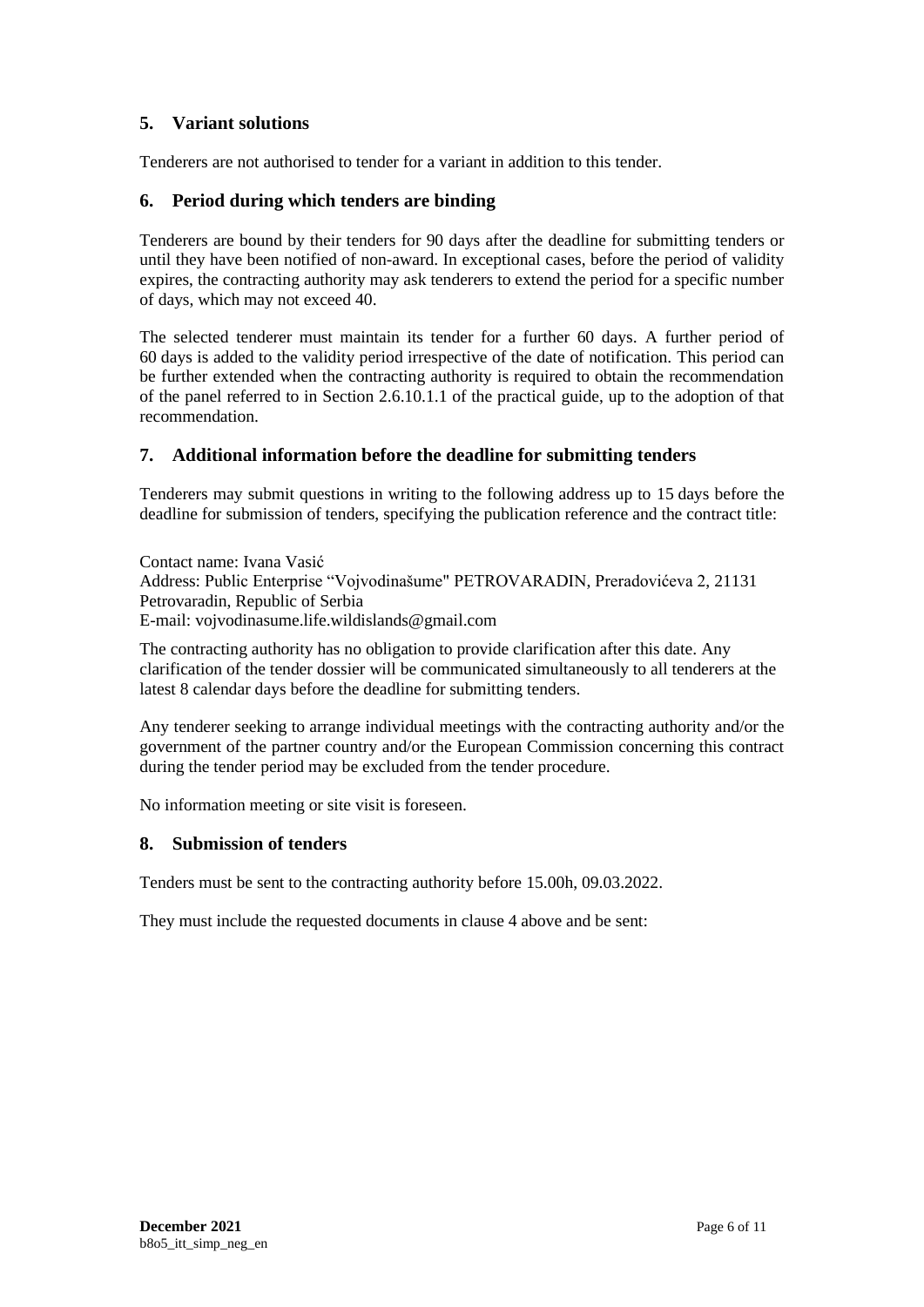**EITHER** by post or by courier service, in which case the evidence shall be constituted by the postmark or the date of the deposit  $slip<sup>3</sup>$ , to:

Public Enterprise "Vojvodinašume" PETROVARADIN

Preradovićeva 2, 21131 Petrovaradin, Republic of Serbia

**OR** hand delivered by the participant in person or by an agent directly to the premises of the contracting authority in return for a signed and dated receipt, in which case the evidence shall be constituted by this acknowledgement of receipt, to:

#### Public Enterprise "Vojvodinašume" PETROVARADIN

Preradovićeva 2, 21131 Petrovaradin, Republic of Serbia

The contracting authority may, for reasons of administrative efficiency, reject any request to participate or tender submitted on time to the postal service but received, for any reason beyond the contracting authority's control, after the effective date of approval of the short-list report or of the evaluation report, if accepting requests to participate or tenders that were submitted on time but arrived late would considerably delay the evaluation procedure or jeopardise decisions already taken and notified.

Tenders must be submitted using the double envelope system, i.e. in an outer parcel or envelope containing two separate, sealed envelopes, one bearing the words '**Envelope A — Technical offer'** and the other '**Envelope B — Financial offer'**. All parts of the tender other than the financial offer must be submitted in Envelope A (i.e. including the tender submission form, statements of exclusivity and availability of the key experts and declarations).

The outer envelope should provide the following information:

- a) the address for submitting tenders indicated above;
- b) the reference code of the tender procedure (i.e. LIFE20 NAT/AT/000063-TD01-F1);

c) the words 'Not to be opened before the tender-opening session' and "Ne otvarati pre sastanka za otvaranje ponuda";

d) the name of the tenderer.

**Each envelope must include an index of its contents.** The pages of the technical and financial offers must be numbered.

## **9. Amending or withdrawing tenders**

Tenderers may amend or withdraw their tenders by written notification prior to the deadline for submitting tenders. Tenders may not be amended after this deadline.

Any such notification of amendment or withdrawal must be prepared and submitted in accordance with clause [8.](#page-5-0) The outer envelope (and the relevant inner envelope) must be marked 'Amendment' or 'Withdrawal' as appropriate.

<sup>&</sup>lt;sup>3</sup> It is recommended to use registered mail in case the postmark would not be readable.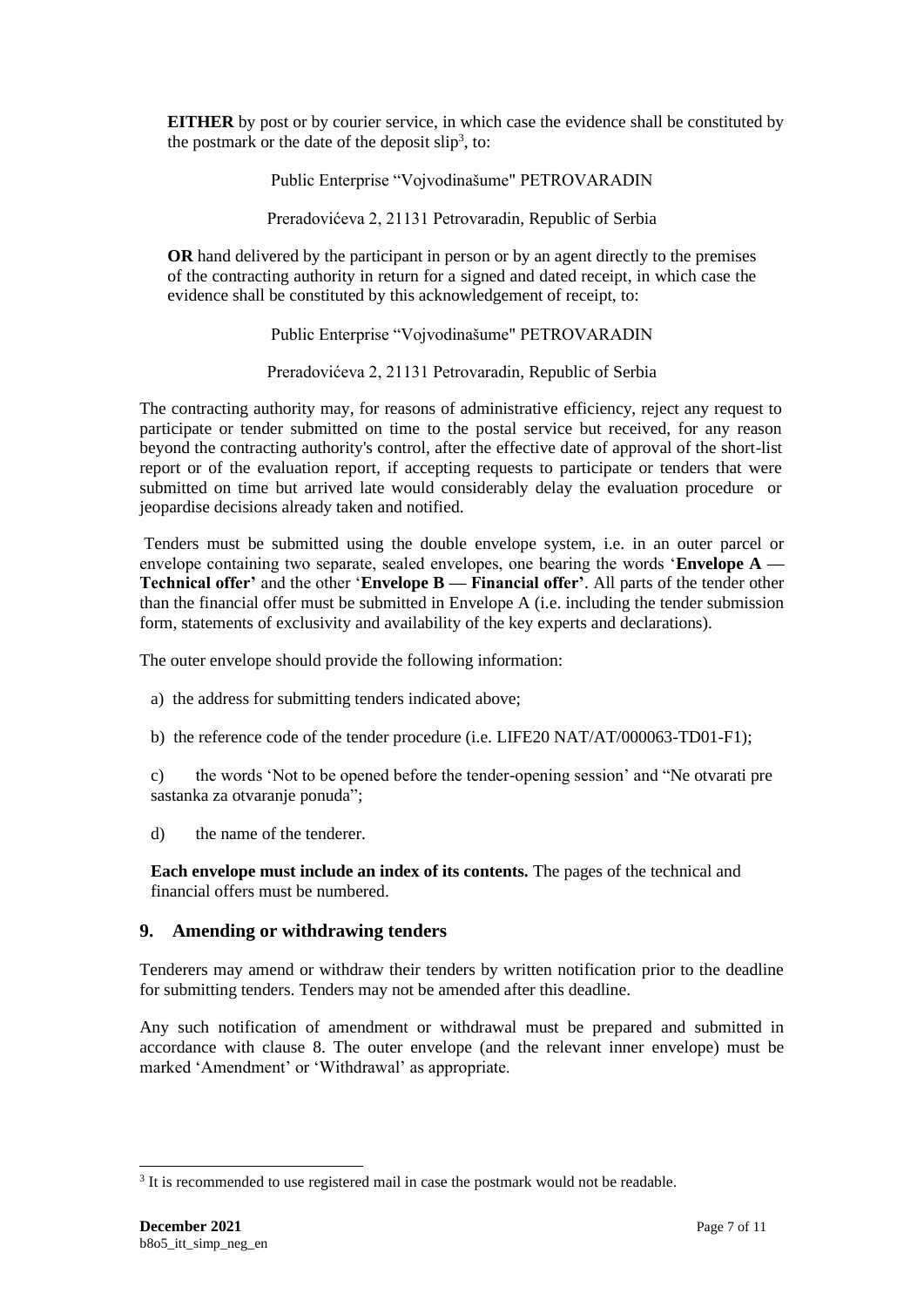## **10. Costs for preparing tenders**

No costs incurred by the tenderer in preparing and submitting the tender are reimbursable. All such costs must be borne by the tenderer, including the cost of interviewing proposed experts.

## **11. Ownership of tenders**

The contracting authority retains ownership of all tenders received under this tendering procedure. Consequently, tenderers do not have the right to have their tenders returned to them.

## **12. Evaluation of tenders**

## **12.1. Evaluation of technical offers**

The quality of each technical offer will be evaluated in accordance with the award criteria and the weighting detailed in the evaluation grid in Part C of this tender dossier. No other award criteria will be used. The award criteria will be examined in accordance with the requirements indicated in the terms of reference.

The evaluation of the technical offers will follow the procedures set out in Section 3.4.10.3 of the practical guide (available on the internet at [http://ec.europa.eu/europeaid/prag/document.do\)](http://ec.europa.eu/europeaid/prag/document.do).

## **12.1.1. Interviews**

No interviews are foreseen.

## **12.2. Evaluation of financial offers**

Upon completion of the technical evaluation, the envelopes containing the financial offers for tenders that were not eliminated during the technical evaluation will be opened (i.e. those with an average score of 75 points or more). Tenders exceeding the maximum budget available for the contract will not be accepted and will therefore not be further evaluated.

#### **12.3. Choice of selected tenderer**

The best price-quality ratio is established by weighing technical quality against price on an 80/20 basis.

#### **12.4. Confidentiality**

The entire evaluation procedure is confidential, subject to the contracting authority's legislation on access to documents. The evaluation committee's decisions are collective and its deliberations are held in closed session. The members of the evaluation committee are bound to secrecy. The evaluation reports and written records are for official use only and may be communicated neither to the tenderers nor to any party other than the contracting authority, the European Commission, the European Anti-Fraud Office and the European Court of Auditors.

## **13. Ethics clauses / Corruptive practices**

#### a) Absence of conflict of interest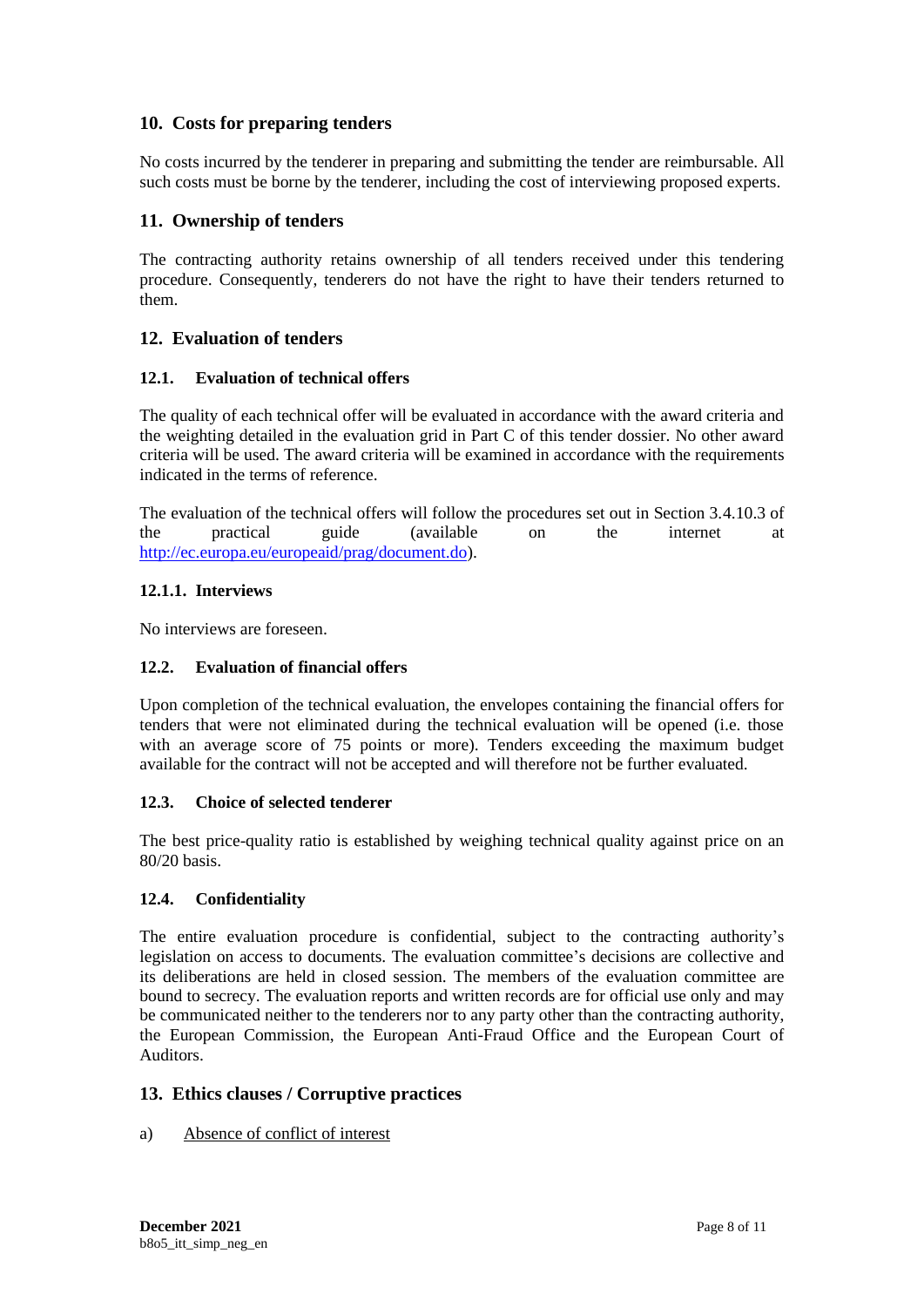The tenderer must not be affected by any conflict of interest and must have no equivalent relation in that respect with other tenderers or parties involved in the project. Any attempt by a tenderer to obtain confidential information, enter into unlawful agreements with competitors or influence the evaluation committee or the contracting authority during the process of examining, clarifying, evaluating and comparing tenders will lead to the rejection of its tender and may result in administrative penalties according to the Financial Regulation in force.

#### b) Respect for human rights as well as environmental legislation and core labour standards

 The tenderer and its personnel must comply with human rights and applicable data protection rules. In particular and in accordance with the applicable basic act, tenderers and applicants who have been awarded contracts must comply with the environmental legislation including multilateral environmental agreements, and with the core labour standards as applicable and as defined in the relevant International Labour Organisation conventions (such as the conventions on freedom of association and collective bargaining; elimination of forced and compulsory labour; abolition of child labour).

#### **Zero tolerance for sexual exploitation, abuse and harassment:**

 The European Commission applies a policy of 'zero tolerance' in relation to all wrongful conduct which has an impact on the professional credibility of the tenderer.

 Physical abuse or punishment, or threats of physical abuse, sexual abuse or exploitation, harassment and verbal abuse, as well as other forms of intimidation shall be prohibited.

#### c) Anti-corruption and anti-bribery

 The tenderer shall comply with all applicable laws and regulations and codes relating to anti-bribery and anti-corruption. The European Commission reserves the right to suspend or cancel project financing if corrupt practices of any kind are discovered at any stage of the award process or during the execution of a contract and if the contracting authority fails to take all appropriate measures to remedy the situation. For the purposes of this provision, 'corrupt practices' are the offer of a bribe, gift, gratuity or commission to any person as an inducement or reward for performing or refraining from any act relating to the award of a contract or execution of a contract already concluded with the contracting authority.

#### d) Unusual commercial expenses

 Tenders will be rejected or contracts terminated if it emerges that the award or execution of a contract has given rise to unusual commercial expenses. Such unusual commercial expenses are commissions not mentioned in the main contract or not stemming from a properly concluded contract referring to the main contract, commissions not paid in return for any actual and legitimate service, commissions remitted to a tax haven, commissions paid to a payee who is not clearly identified or commissions paid to a company which has every appearance of being a front company.

 Contractors found to have paid unusual commercial expenses on projects funded by the European Union are liable, depending on the seriousness of the facts observed, to have their contracts terminated or to be permanently excluded from receiving EU funds.

e) Breach of obligations, irregularities or fraud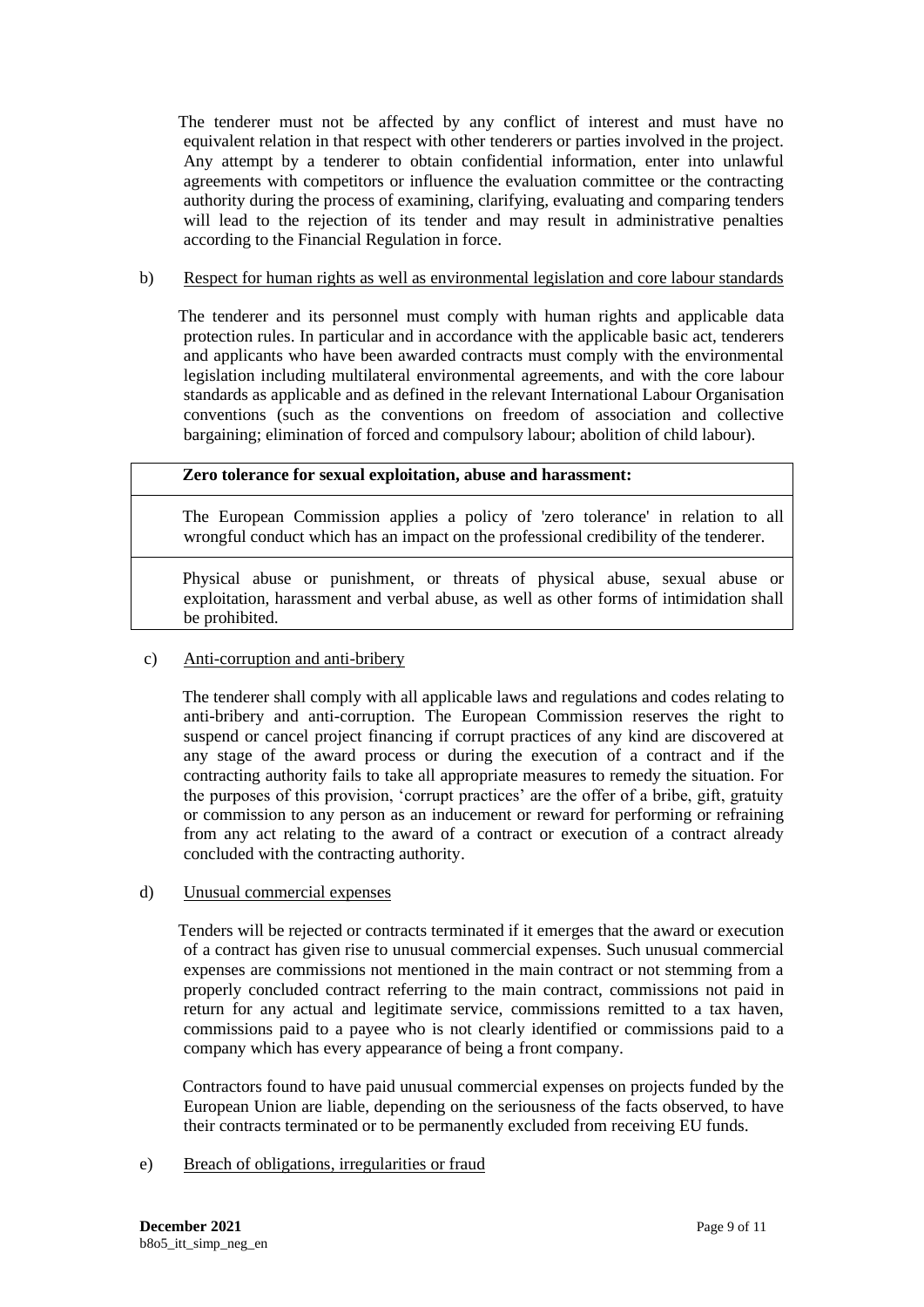The contracting authority reserves the right to suspend or cancel the procedure, where the award procedure proves to have been subject to breach of obligations, irregularities or fraud. If breach of obligations, irregularities or fraud are discovered after the award of the contract, the contracting authority may refrain from concluding the contract.

## **14. Signature of contract(s)**

## **14.1. Notification of award**

Tenderers will be notified of the outcome of this procurement procedure in writing.

#### **14.2. Signature of the contract(s)**

Within 30 days of receipt of the contract already signed by the contracting authority, the selected tenderer shall sign and date the contract and return it to the contracting authority.

Failure of the selected tenderer to comply with this requirement may constitute grounds for annulling the decision to award the contract. In this event, the contracting authority may award the tender to another tenderer or cancel the tender procedure.

The other tenderers will, at the same time as the notification of award is submitted, be informed that their tenders were not retained, by electronic means or standard letter, including an indication of the relative weaknesses of their tender by way of a comparative table of the scores for the winning tender and the unsuccessful tender. The second best tenderer is informed of the notification of award to the successful tenderer with the reservation of the possibility to receive a notification of award in case of inability to sign the contract with the first ranked tenderer. The second tenderer may refuse the award of the contract if, when receiving a notification of award, the 90 days of validity of their tender has expired.

The contracting authority will furthermore, at the same time, also inform the remaining unsuccessful tenderers and the consequence of these letters will be that the validity of their offers must not be retained.

## **15. Cancellation of the tender procedure**

In the event of cancellation of the tender procedure, the contracting authority will notify tenderers of the cancellation.

If the tender procedure is cancelled before the outer envelope of any tender has been opened, the unopened and sealed envelopes will be returned to the tenderers.

Cancellation may occur, for example, where:

- the tender procedure has been unsuccessful, i.e. no suitable, qualitatively or financially acceptable tender has been received or there is no valid response at all;
- there are fundamental changes to the economic or technical data of the project;
- exceptional circumstances or force majeure render normal performance of the contract impossible;
- all technically acceptable tenders exceed the financial resources available;
- there have been breach of obligations, irregularities or frauds in the procedure, in particular if they have prevented fair competition;